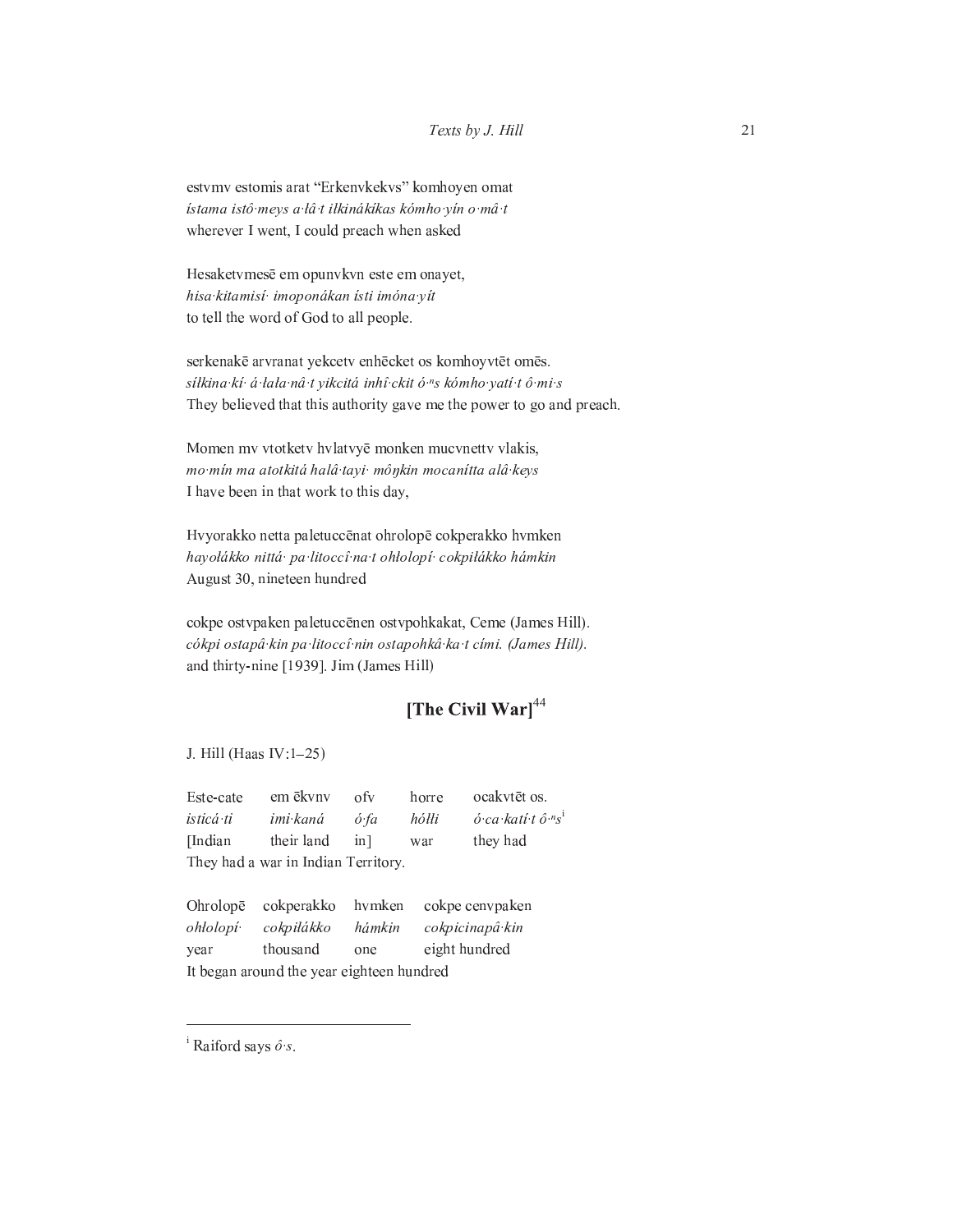mahen vlicehcet, Wvcenv pale ēpaken hvmkontvlakat ēmētat 'tekvpahket, pá li i pá kin hamkontalâ ka t mâ hin aleycíhcit wacína i mi tá t 'tikapáhkit about it began United States itself (was) divided sixty one and sixty-one [1861]. The United States itself divided

horre hayvtēt os. Este-lysten vpuekv, waky. cerakko tis omēn hółłi ha yati t $\hat{o}$ <sup>n</sup>s  $i$ stilástin  $$ apóyka, wá ka, 'ciłákkoteys  $\acute{o}$  mi n did made colored people livestock cattle war horses even were like and made war. Colored people, like livestock, cattle, even horses,

vtotky hayetvn wivet nēset horkopet komis wihoyēn ocaket  $w$ áyho yí  $n^{45}$ ató tka ha vitán hółko pít kô meys  $o$ ·câ·kit wayyit ni sít worker to make sell bought stole did sold had were bought, sold, and stolen to make workers; they were sold,

este-caten nesepuecaket omvtēs. Monkv este-catet, isticá tin nisipóyca kít o matí s mónka isticá tit Indian made buy for that reason Indians and they made Indians buy them. For that reason, if an Indian

este-lyste ocēt liken omat, nake ockv rakkēn ocēt **OS** istilásti  $\acute{o}$  ci t lâvkin o mâ t nâ ki ó cka łákki n  $\acute{o}$  ci t  $\hat{o}^{n} s$ owned living were negroes estate, property big had (was) did owned Negroes, some Indians

komhoyēn likē sasvtēt omēs. Momvtētan este-cate mo matí ta n komhoyí n isticá ti lavkí<sup>.</sup> sa satí tô mi s Indian lived where it was recognized was were recognized as having large estates. So it was that

Wyceny vpvlwvt wiyvkat "Nēsvkat wikvkēts" maken wayyakâ t<sup>46</sup> wacina apálwat ni sakâ t wávkakí c ma kin United States part of them/the rest selling buying let's quit did say when part of the United States was selling Negroes, some said, "Let's quit buying them."

horre eshahyet este-cate awahehcet vpvlwvt eyacekon, omhoyen; isháhyit isticáti apálwat ivá cikon  $h\acute{o}Hi$ awa hihcit omhô vin didn't want it war made the rest Indians scattered they did And others didn't agree, so they made war, and the Indians were scattered.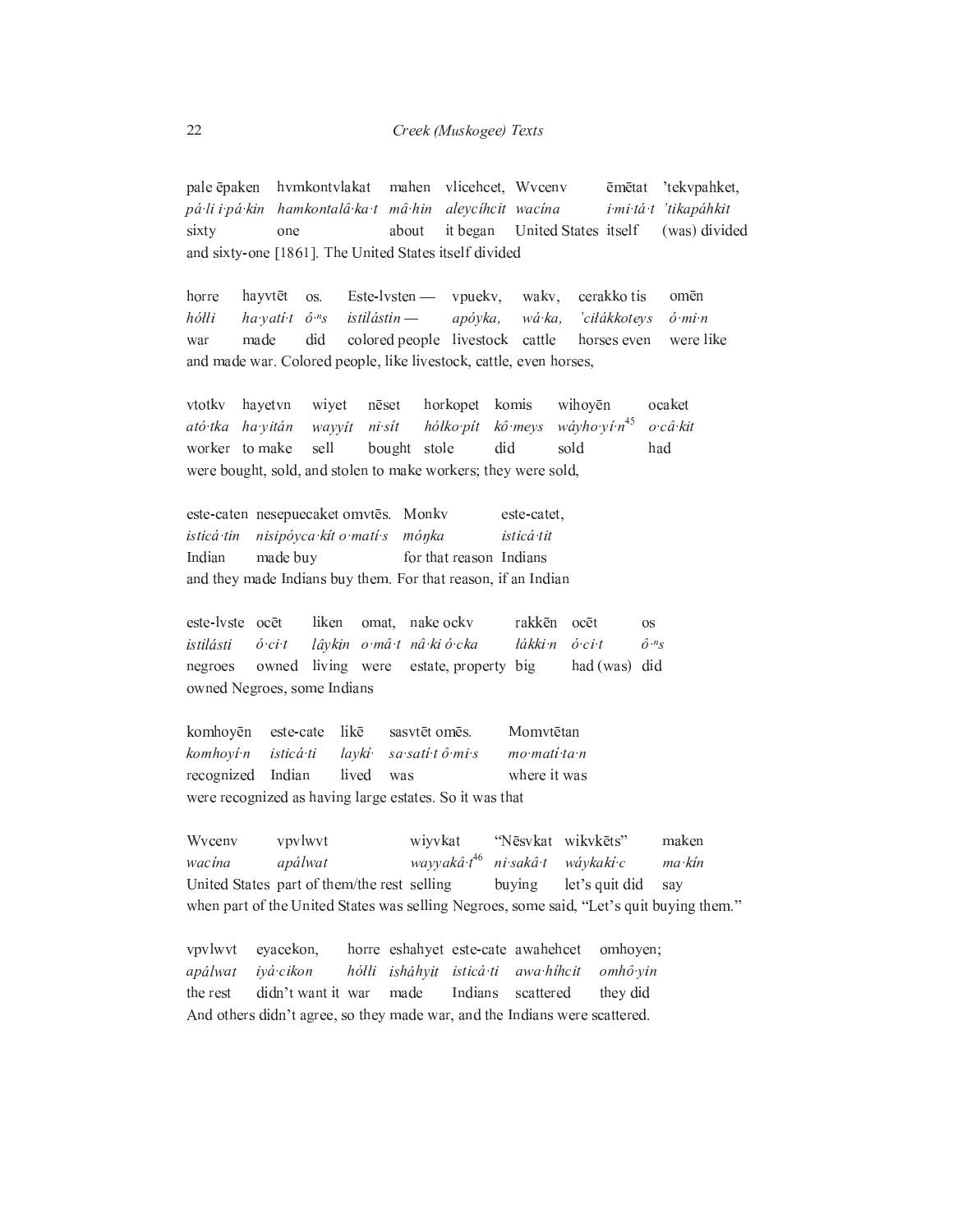este-cate etenrvpēt fullet elvwaket em ecerakko tis pvpaket isticá ti itinłapí t follít iláwa kít imiciłákkotevs papa kít disagreed were about hungered their horses, even they ate Indians The Indians disagreed and were so hungry that some ate

sasvtēt omēs. Momen sulkēt  $\hat{o}$   $mi$  s  $mo·min$ sólki t sa satí t were some (people ate their own horses) did then a lot of them their own horses. Then many of them,

fullvtēs. hoktvke hopuetakuce esyomat vnrvwyn hopoyta kocí isyô ma t follati s hoktakí ânławán anywhere wandered about women children together women and children, wandered in the wilderness.

Estemerky rakken hecaket momet hycce Wysety hocefkē vnakvn. istimílka lákki n hica kít mo mít hácci wasita hocífki· aná kan Washita named suffering great saw then stream near by They saw great suffering, and near the river named Washita,

hapo-rakko hayet vpoken hâ yit apô kin hapo lákko a big camp made stayed they made a big camp.

lecekakv sulkēt enokketyt heciken, pvsatken liciká ka inokkitát hicâykin sólki t pasa tkín small-pox disease caught died several Many caught small pox and died,

vtēkusēn, fakke ohranet vrvnakat wihokvtēt ena omēs. iná· alanâ ka t ati "kosi n fákki óhla nít wávho katí t  $\hat{o}$  mis body out of view only dirt covered quit  $\lceil$ did $\rceil$ and just to get them out of sight, they covered them with dirt and left.

Estemerky sulkēn este-catehkvn etehoyvnehcen, herkv hakvtēt omēs. sólki n *istimíłka* istica tihkan itihoyanihcin hiłka ha kati t  $\hat{o}$  mis suffering lots of Indians went through peace was made [did] The Indians endured great suffering before peace was made.